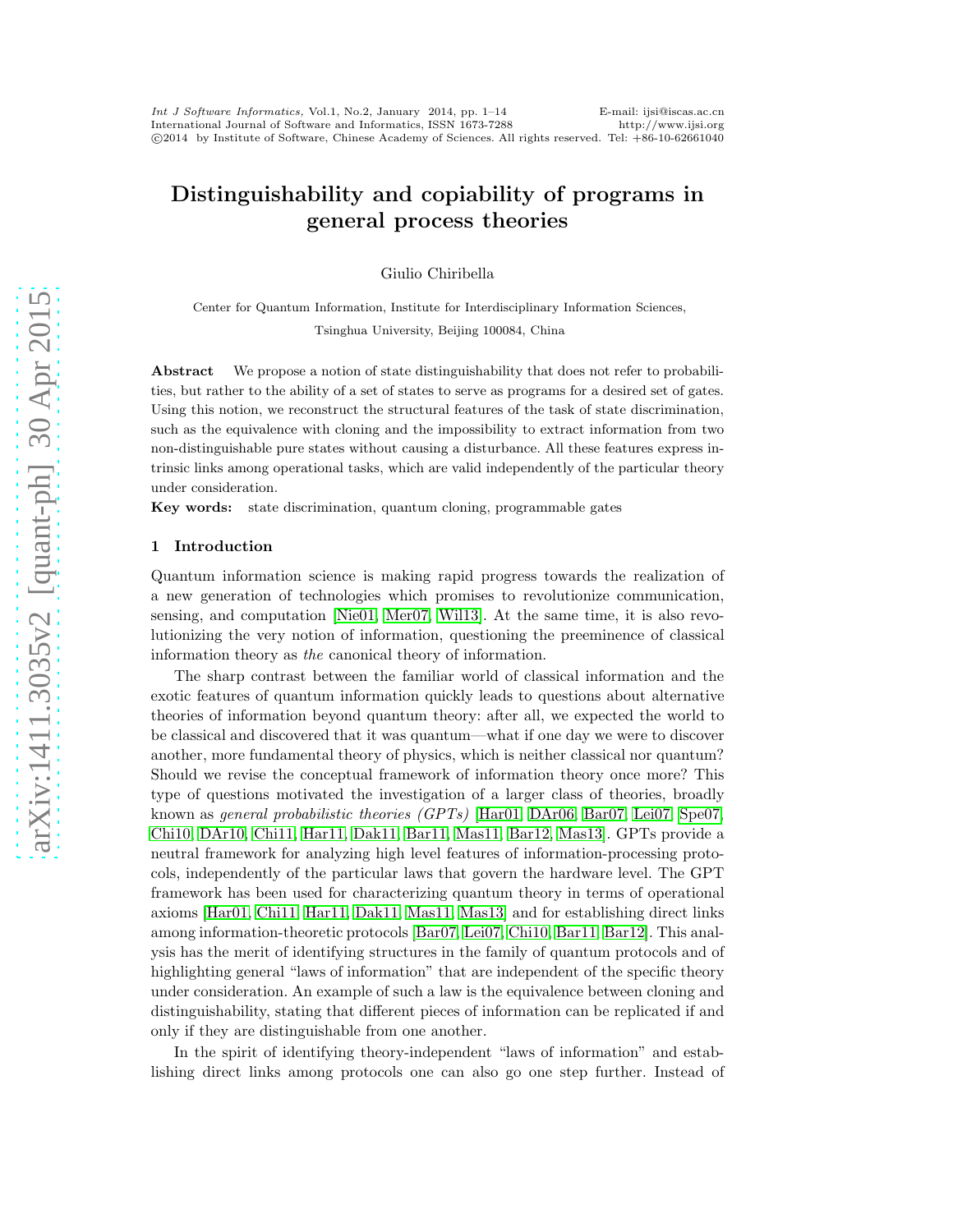probabilistic theories, one can consider more primitive theories that only describe operations, without assigning probabilities to the random events that may be generated by these operations. The study of these theories, now known as process theories, has been pioneered by Abramsky and Coecke [\[Abr04,](#page-12-5) [Coe06,](#page-12-6) [Abr08,](#page-12-7) [Coe10\]](#page-12-8) and has been extensively employed for the reconstruction of quantum protocols over the past ten years [\[Abr04,](#page-12-5) [Abr09,](#page-12-9) [Hor11,](#page-13-12) [Coe12,](#page-13-13) [Ran14\]](#page-13-14).

While a full characterization of quantum theory in the language of process theories seems to be still far away, it is stimulating to ask how far the probability-free approach can go. At the level of principles this is an important question, because it aims at drawing the line between those aspects of information that are defined only in terms of operations (and therefore can be mechanized) and those that rely on the subjective expectations of an agent. This paper provides a contribution in this direction, presenting a probability-free treatment of the relations between distinguishability, cloning, and programming of gates.

# 2 Process theories

The framework of process theories [\[Abr04,](#page-12-5) [Coe06,](#page-12-6) [Coe10\]](#page-12-8) is based on (strict) symmetric monoidal categories (SMC) [\[Awo10\]](#page-12-10). Nevertheless, no prior knowledge of category theory is required to understand its basic features: the basic categorical facts are encoded in a graphical language [\[Sel11\]](#page-13-15) which is identical to the familiar languages of quantum circuits and of classical Boolean circuits. The role of SMCs is just to provide the mathematical foundations of such graphical language.

#### 2.1 An abstract circuit model

A process theory describes circuits that transform input data into output data, or, in the terminology of physics, circuits that transform input systems into output systems. Mathematically, a "process theory" is an SMC, here denoted by C. The objects in the category, denoted by |C|, represent different data types (a.k.a. different systems, in the physics terminology). The morphisms in the category represent the different gates (a.k.a. different physical processes) that transform an input system into an output system. A gate of type  $A \rightarrow B$  will be represented as

# $\frac{A}{G}$   $\frac{B}{B}$  .

The set of all gates of type A  $\rightarrow$  B will be denoted by  $\mathbf{C}(A, B)$ . For two gates  $\mathcal{G} \in$  $\mathbf{C}(A, B)$  and  $\mathcal{H} \in \mathbf{C}(B, C)$ , we denote the sequential composition as  $\mathcal{G}; \mathcal{H} \in \mathbf{C}(A, C)$ and represent it graphically as

# $\frac{A}{\beta}$   $\mathcal{G}$   $\frac{B}{\beta}$   $\mathcal{H}$   $\frac{C}{\gamma}$ .

The identity gate on A, denoted by  $\mathcal{I}_A$ , will be represented equivalently as

$$
\frac{A T A}{2}
$$
 and 
$$
\frac{A}{2}
$$
.

A gate  $U : A \rightarrow B$  is *reversible* (or equivalently, is an *isomorphism*) iff there exists another gate  $\mathcal{U}^{-1}: \mathbf{B} \to \mathbf{A}$  such that

$$
\frac{A[\mathcal{U}]^{B}[\mathcal{U}^{-1}]^{A}}{\mathcal{U}^{-1}[\mathcal{U}^{A}]} = \frac{A}{\mathcal{U}^{-1}} \quad \text{and} \quad \frac{B[\mathcal{U}^{-1}]^{A}[\mathcal{U}^{B}]}{\mathcal{U}^{-1}[\mathcal{U}^{A}]} = \frac{B}{\mathcal{U}^{-1}}.
$$

If there exists a reversible gate of type  $A \rightarrow B$ , the systems A and B are called *isomorphic*, denoted as  $A \simeq B$ .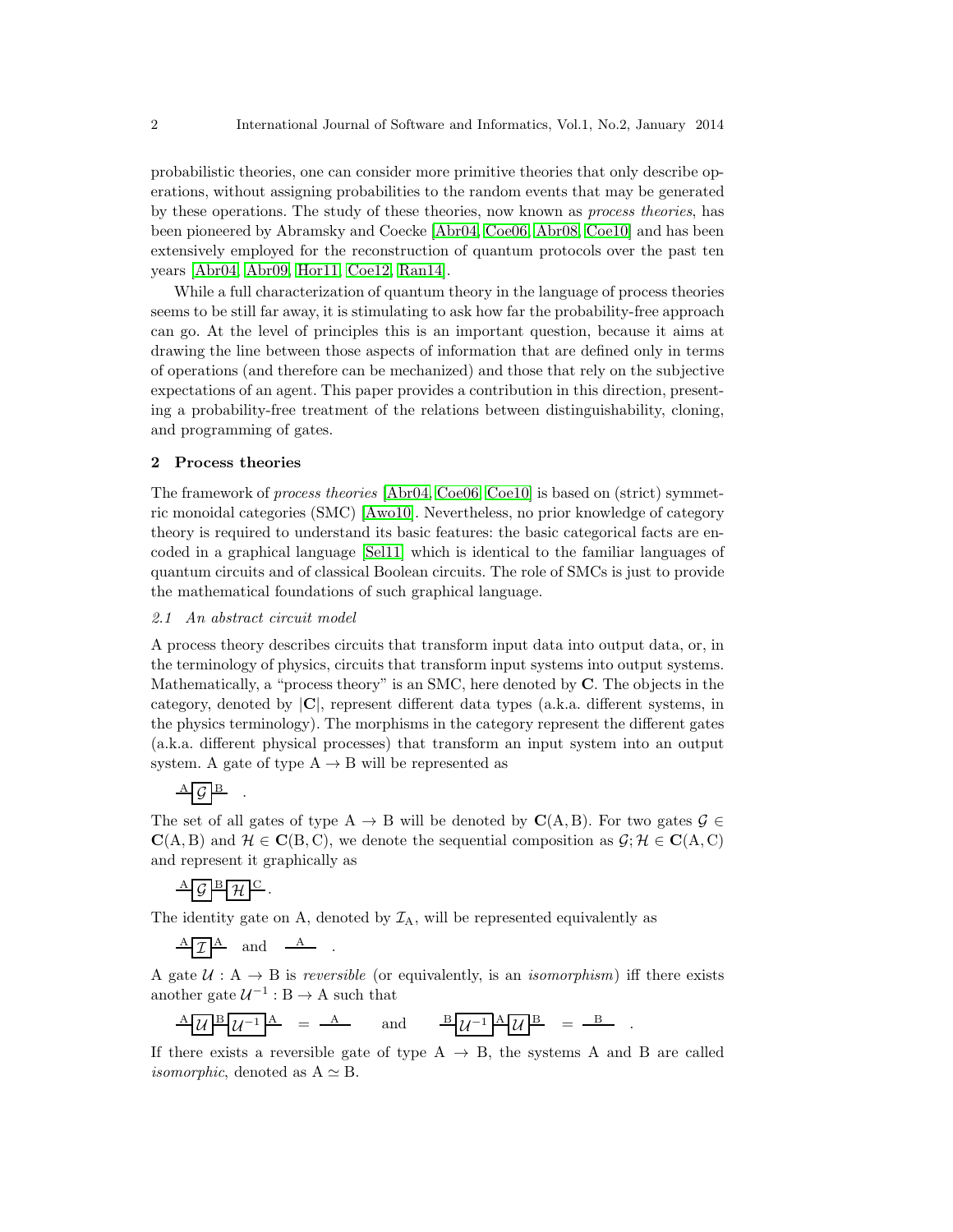Distinguishability and copiability of programs in general process theories 3

When two systems A and B are considered together, we denote their tensor as A ⊗ B. The absence of relevant data is represented by the monoidal unit, denoted by I. When two gates  $A \in \mathbf{C}(A, A')$  and  $B \in \mathbf{C}(B, B')$  operate in parallel, their action is described by the tensor product gate  $\mathcal{A} \otimes \mathcal{B} \in \mathbf{C}(\mathcal{A} \otimes \mathcal{B}, \mathcal{A}' \otimes \mathcal{B}')$ , graphically represented as

$$
\frac{\mathbf{A} \mathbf{A}^{\mathbf{A}^{\prime}}}{\mathbf{B} \mathbf{B}^{\prime}}
$$

.

Motivated by the physical interpretation, a gate  $\rho$  of type I  $\rightarrow$  A will be called a state of system A and will be represented as

$$
\overline{(\rho \mathbf{A})} := \mathbf{I} \overline{(\rho \mathbf{A})} \tag{2.1}
$$

A gate a of type  $A \rightarrow I$  will be called an *effect on system* A and will be represented as

$$
\underline{A} \underline{a} := \underline{A} \underline{a} \underline{1} \tag{2.2}
$$

A gate s of type  $I \rightarrow I$  will be called a scalar and will be sometimes represented "out of the box", as

$$
s := \frac{1}{s} \mathbf{I} \tag{2.3}
$$

We denote the identity gate on system I as 1. Recall that scalars in an SMC form a commutative monoid [\[Kel80\]](#page-13-16), with  $s; 1 = 1; s = s$  for every scalar  $s \in \mathbb{C}(\mathbb{I}, \mathbb{I}).$ 

#### 2.2 Causality

An important requirement for a physical theory is *causality* [\[Chi10,](#page-12-1) [Chi11\]](#page-12-2). Informally, causality is the requirement that information in a circuit flows from the input to the output, and not vice-versa. In the categorical language, causality is formulated as terminality of the tensor unit [\[Lal12,](#page-13-17) [Coe14\]](#page-13-18):

**Axiom 1 (Causality).** For every system  $A \in |C|$  there exists one and only one gate of type  $A \rightarrow I$ , called the *trace on* A, denoted by  $Tr_A$ , and represented as  $\frac{A}{A} Tr$ .

Note that, by definition, one has  $Tr_I = 1$ . Note also that, by definition, every state  $\rho \in \mathbf{C}(\mathbf{I}, \mathbf{A})$  is normalized as

<span id="page-2-0"></span>
$$
\overline{(\rho \mathbf{A} \mathbf{T}_{\Gamma})} = 1 \tag{2.4}
$$

and, more generally, every gate  $\mathcal{G} \in \mathbf{C}(\mathbf{A}, \mathbf{B})$  is normalized as

$$
\frac{\mathcal{A} \mathcal{G}}{\mathcal{G}} \frac{\mathcal{B}}{\mathcal{T}r} = \frac{\mathcal{A} \mathcal{T}r}{r}.
$$
\n(2.5)

#### 2.3 Marginals and extensions

Thanks to Causality, one can define marginal states:

**Definition 2.1.** The marginal on A of a state  $\sigma \in \mathbf{C}(I, A \otimes B)$  is the state  $\rho \in \mathbf{C}(I, A)$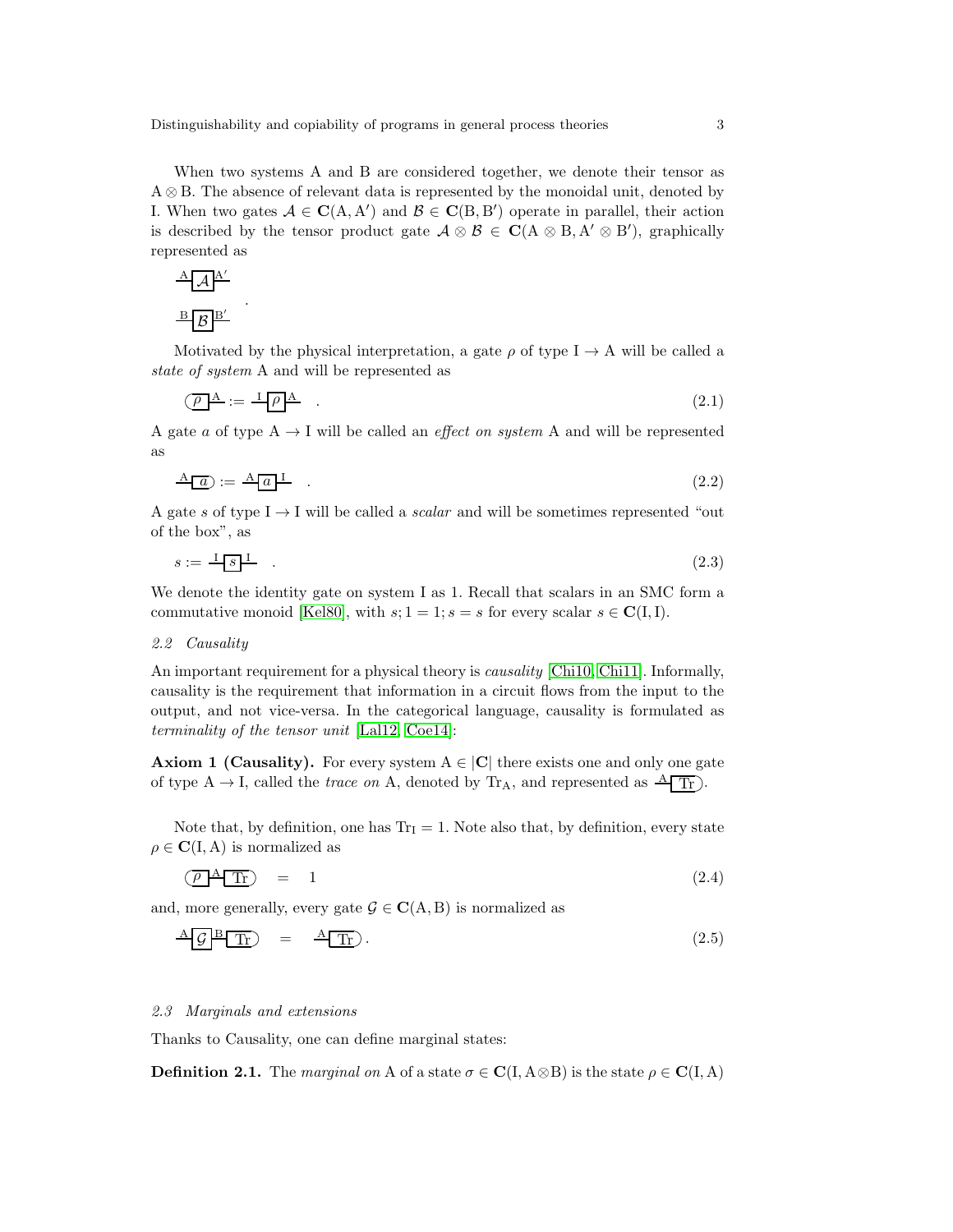defined by

$$
\left(\overline{\rho}\right)^\mathbf{A} := \left(\sigma \frac{\mathbf{A}}{\mathbf{B} \cdot \mathbf{T} \mathbf{B}}\right)
$$

When the above equation holds, we say that  $\sigma$  is an extension of A to the context B.

The same definition can be put forward for general gates:

.

.

**Definition 2.2.** The marginal on system A' of a gate  $\mathcal{H} \in \mathbf{C}(\mathbf{A}, \mathbf{A}' \otimes \mathbf{B})$  is the gate  $\mathcal{G} \in \mathbf{C}(\mathbf{A}, \mathbf{A}')$  defined by

$$
\underline{A} \underline{\mathcal{G}} \underline{A'} := \underline{A} \underline{\mathcal{H}} \underline{\underline{A'} \underline{B} \underline{\underline{T}}}
$$

When the above equation holds, we say that  $H$  is an extension of  $G$  to the context B.

# 2.4 Pure states and pure gates

Pure states are an essential concept both in physics and computer science. Traditionally, they are defined as states that cannot be obtained by randomizing the preparation of the system—equivalently, states that cannot be decomposed as a convex combination of other states. Here, however, we did not introduce any notion of convex combination. An expression like

$$
\overline{(\rho \mathbf{A})} = p \overline{(\rho_0 \mathbf{A})} + (1-p) \overline{(\rho_1 \mathbf{A})}, \quad p \in \mathbf{C}(\mathbf{I}, \mathbf{I})
$$

is not legal in our language, because there is no notion of "sum of states" and no notion of "difference of two scalars".

In order to introduce pure states in the framework, there are a few different options: First, one could introduce probabilities, as it was done in [\[Chi10\]](#page-12-1). In this way, the gates inherit a structure of vector space over the real numbers. An other option is to assume that there is a distinguished subset of states and gates that are nominally regarded as "pure". This approach was followed by Coecke [\[Coe08\]](#page-12-11) and Coecke-Perdrix [\[Per10\]](#page-13-19), who defined the category of *pure processes* as a monoidal subcategory of  $C$ . In this paper we will follow a third option, in which pure states and pure gates are defined only in terms of the circuit structure. This approach is at the basis of the construction of categorical purification, recently put forward by the author [\[Chi14a,](#page-12-12) [Chi14b\]](#page-12-13). In this construction, the pure states are defined as follows

<span id="page-3-0"></span>**Definition 2.3.** A state  $\alpha \in \mathbf{C}(I, A)$  is *pure* iff it has only trivial extensions, that is, iff for every system  $B \in |C|$  and for every state  $\sigma \in C(I, A \otimes B)$  one has the implication

$$
\sigma \frac{A}{B \Gamma T} = \frac{1}{\sigma} \frac{A}{B \Gamma T}
$$
\n
$$
\Rightarrow \quad \exists \beta \in \mathbf{C}(\mathbf{I}, \mathbf{B}) : \quad \sigma \frac{A}{B} = \frac{1}{\sigma} \frac{A}{B}
$$

.

The set of all pure states of system A will be denoted as  $PureC(I, A)$ .

Intuitively, a pure state is defined as an "integral piece of information", which is independent of the surrounding context. From the definition it follows that the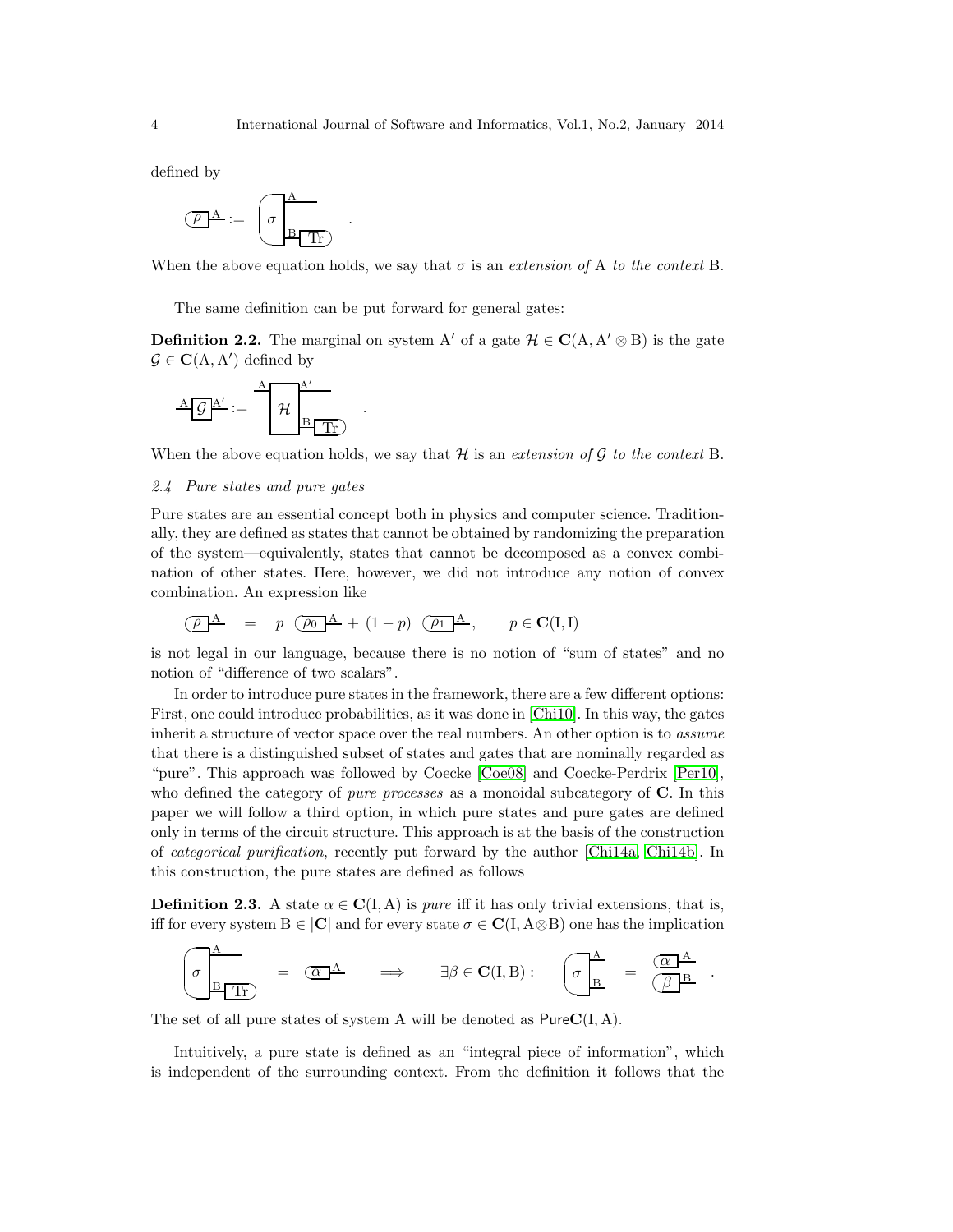product of two pure states is a pure state [Chi<sub>14a</sub>, Ch<sub>i14b</sub>], namely

$$
\alpha \otimes \beta \in \mathsf{PureC}(I, A \otimes B) \qquad \forall \alpha \in \mathsf{PureC}(I, A), \forall \beta \in \mathsf{PureC}(I, B).
$$
 (2.6)

The definition of pure state can be extended in the obvious way to general gates, leading to the following

**Definition 2.4.** A gate  $\mathcal{G} \in \mathbf{C}(A, A')$  is *pure* iff it has only trivial extensions, that is, iff for every system  $B \in |C|$  and for every gate  $\mathcal{H} \in C(A, A' \otimes B)$  one has the implication

$$
\frac{A}{\mathcal{H}}\begin{bmatrix} A'\\ \mathcal{H}\\\hline B\end{bmatrix} \quad = \frac{A}{\mathcal{G}}\begin{bmatrix} A'\\ \hline \end{bmatrix} \qquad \Longrightarrow \qquad \exists \beta \in \mathbf{C}(I,B): \qquad \frac{A}{\mathcal{H}}\begin{bmatrix} A'\\ \hline B'\\ \hline \end{bmatrix} \quad = \qquad \frac{A}{\mathcal{G}}\begin{bmatrix} A'\\ \hline B'\\ \hline \end{bmatrix}
$$

The set of all pure gates of type  $A \to A'$  will be denoted as  $PureC(A, A').$ 

# 3 Programmability, distinguishability, and copiability

We are now ready to introduce the three tasks that are protagonists of this paper.

#### 3.1 Programmability

Consider the task of programming the operations performed by a machine using a set of instructions, encoded in the state of a physical system. The idea can be formalized as follows:

**Definition 3.1.** Let  $S = \{\rho_x\}_{x \in X}$  be a set of states of system A and let  $G = \{\mathcal{G}_x\}_{x \in X}$ be a set of gates of type  $B \to B'$ , with X a suitable index set. We say that the states in S program the gates in G iff there exists a gate W, of type  $A \otimes B \to B'$ , such that

$$
\frac{B}{\left(\rho_x\right)^A} \quad W \quad \frac{B'}{W} \quad = \quad \frac{B}{\left(\rho_x\right)^B} \quad \forall x \in X. \tag{3.7}
$$

In other words, the states in S program the gates in G if there exists a machine that can perform on demand every desired gate in G, controlled by a specific state in S. Note that the gates in G do not need be reversible and, in general, their input and output can differ. For example, the input could be set to be the trivial system  $B \equiv I$ . In this case, the gates in G initialize system B' in a given set of states  $\{\beta_x\}_{x\in\mathsf{X}}$  and Eq. [\(3.7\)](#page-4-0) becomes

$$
\underbrace{\overline{\rho_x} \quad A \quad W \quad B'} = \underbrace{\overline{\beta_x} \quad B'} \qquad \forall x \in \mathsf{X} \,.
$$
\n(3.8)

# 3.2 Distinguishability

In quantum theory, the density matrices in a given set  $\{\rho_x\}_{x\in\mathsf{X}}$  are (perfectly) distinguishable iff there exists a measurement, described by operators  $\{P_x\}_{x\in\mathsf{X}}$ , satisfying the equation

$$
\text{Tr}[P_x \rho_y] = \delta_{xy} \qquad \forall x, y \in \mathsf{X} \, .
$$

This definition cannot be exported to our abstract circuit model, however, because we do not have a notion of measurement. Can we still make sense of the expression that some states are perfectly distinguishable?

<span id="page-4-0"></span>.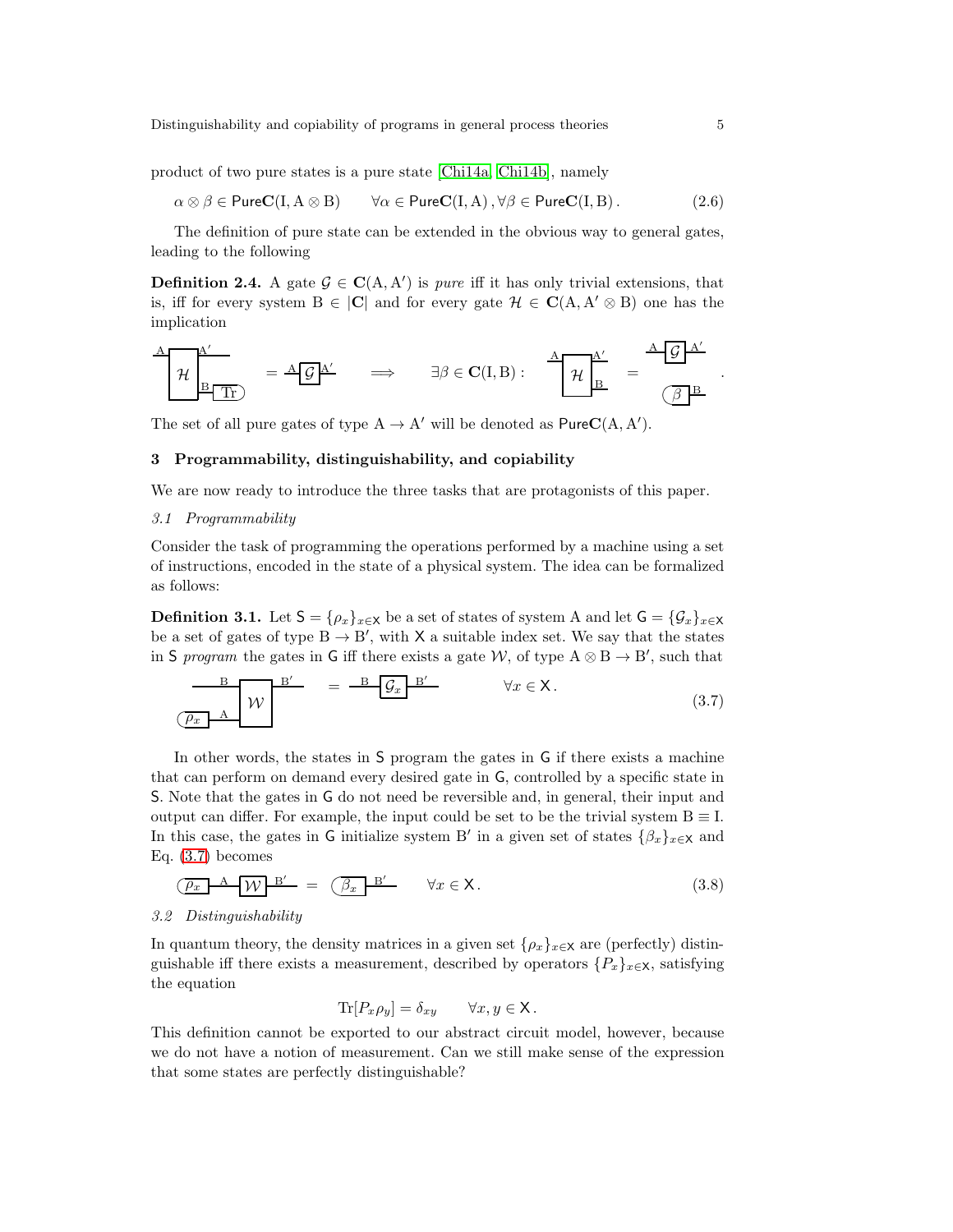To answer this question, we should go at the root of the operational meaning of distinguishability. Operationally, the purpose of distinguishing states is to make decisions. For example, in a quantum state discrimination game the player would use the measurement  $\{P_x\}_{x\in\mathsf{X}}$  to decide which answer  $x\in\mathsf{X}$  she should send to the referee. One can also think of other types of games, where the player has a set of possible moves, described by a set of gates  $\{\mathcal{G}_x\}_{x\in\mathsf{X}}$ , and has to choose one move depending on the information contained in the state  $\rho_x$ . All these examples suggest that one can *identify* the ability to reliably distinguish states with the ability to use them as programs for a desired set of operations. In the abstract circuit model, this intuition can be formalized as follows:

**Definition 3.2.** Let  $S = \{\rho_x\}_{x \in X}$  be a set of states of system A. The states in S are (perfectly) distinguishable iff for every pair of systems B, B ′ and for every indexed set of gates  $G = {\mathcal{G}_x}_{x \in X}$  of type  $B \to B'$  there exists a gate  $\mathcal{W}_G : A \otimes B \to B'$  such that

<span id="page-5-1"></span><span id="page-5-0"></span>
$$
\frac{B}{\left(\rho_x \quad A\right)} W_G \quad = \quad \frac{B}{\left(\rho_x \quad B'\right)} \qquad \forall x \in X. \tag{3.9}
$$

In short, the states S are perfectly distinguishable iff they can program every desired set of gates.

# 3.3 Distinguishability of the output implies distinguishability of the input

An obvious consequence of definition [3.2](#page-5-0) is the following: if the states in S can be transformed into a set of distinguishable states, then they must be perfectly distinguishable:

**Proposition 3.1.** Let  $S' = {\rho'_x}_{x \in X}$  be a set of perfectly distinguishable states of system A'. If there exists a gate  $A : A \rightarrow A'$  such that

$$
\underbrace{(\rho_x \quad A \quad A \quad A'}_{\mathcal{A}} \quad A'}_{\mathcal{A}} = \underbrace{(\rho_x' \quad A'}_{\mathcal{A}} \qquad \forall x \in \mathsf{X}, \tag{3.10}
$$

then the states  $\{\rho_x\}_{x\in\mathsf{X}}$  are perfectly distinguishable.

Proof. Since the states in S' are perfectly distinguishable, for every indexed set of gates  $\mathsf{G} = {\{\mathcal{G}_x\}}_{x \in \mathsf{X}}$  there exists a gate  $\mathcal{W}'_{\mathsf{G}}$  such that

$$
\begin{array}{c|c}\n & B \\
\hline\nB \\
\hline\n\ell_x & A'\n\end{array}\n\qquad\n\begin{array}{c}\nB' \\
\hline\n\end{array}\n\qquad\n=\n\begin{array}{c}\nB \\
\hline\n\end{array}\n\begin{array}{c}\n\mathcal{G}_x & B' \\
\hline\n\end{array}\n\qquad\n\begin{array}{c}\n\forall x \in \mathsf{X} \,.\n\end{array}
$$

Defining

$$
\begin{array}{c|c}\n\phantom{\Big|}\mathbf{B} & \mathbf{B'} \\
\hline\n\mathbf{A} & \mathcal{W}_{\mathsf{G}}\n\end{array} \quad := \quad \begin{array}{c}\n\phantom{\Big|}\mathbf{B} & \mathbf{B'} \\
\hline\n\mathbf{A} & \mathbf{A'}\n\end{array} \quad \begin{array}{c}\n\mathbf{B'} \\
\hline\n\mathcal{W}_{\mathsf{G}}'\n\end{array}
$$

one obtains that the states in S program the gates in G. Since G is arbitrary, this means that the states in  $S$  are distinguishable.  $\square$ 

### 3.4 Copiability

Suppose that we are given a physical system A, with the promise that the system is in a state  $\rho_x$  chosen from a set  $S = {\rho_x}_{x \in X}$ . Thinking of the state as a piece of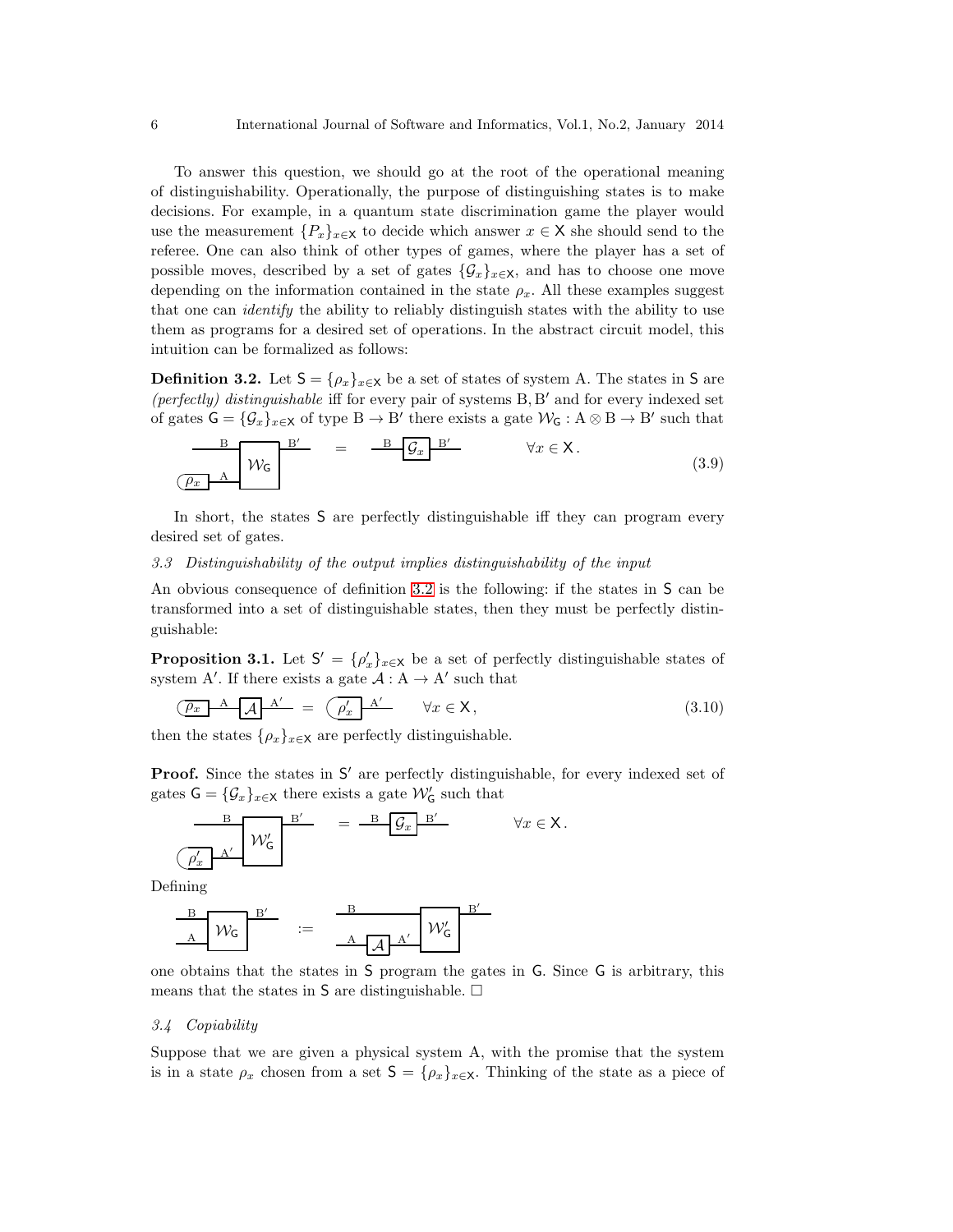information, it is natural to ask whether it is possible to make copies of it. In the abstract gate model, we say that the states in S are copiable iff there exists a gate  $C : A \to A_1 \otimes A_2$ , with  $A_1 \simeq A_2 \simeq A$ , such that

<span id="page-6-3"></span>
$$
\underbrace{\overbrace{\rho_x}^{A} A}_{A_2} = \underbrace{\overbrace{\rho_x}^{A_1}}_{\overbrace{\rho_x}^{A_2}} \quad \forall x \in \mathsf{X}.
$$
\n(3.11)

#### <span id="page-6-2"></span>3.5 Distinguishability implies copiability

Suppose that the states in S are distinguishable. Then, an immediate consequence of definition [3.2](#page-5-0) is that they can be copied. Indeed, we can choose the set G to consist of gates that initialize two systems of type A in the states  $\{\rho_x \otimes \rho_x\}_{x \in \mathsf{X}}$ . Applying Eq. [\(3.9\)](#page-5-1) to this particular set of gates we obtain a gate  $\mathcal{W}_G$  such that

$$
\underbrace{\overbrace{p_x}^{A} A}_{A_2} W_G \underline{A_1}_{A_2} = \underbrace{\overbrace{p_x}^{A_1} A_2}_{\overbrace{p_x}^{A_2} W_Z \in X.}
$$
 (3.12)

A natural question is whether the converse is also true, namely whether copiable states are also distinguishable. This result does not follow from the definitions given so far and requires some additional assumptions regarding distinguishability with multiple copies. These assumptions are spelt out in the next two sections.

#### 4 Asymptotic distinguishability

In this section we introduce a notion of distinguishability in the asymptotic limit. In order to do that, we introduce a topology on top of the abstract circuit model.

# 4.1 Approximation of a gate

The most primitive notion of "closeness" is the topological one. In order to express the fact that two gates are "close to one another" we introduce the following:

Definition 4.1. A topology for the circuit model C consists in the assignment of a family of open subsets  $\mathcal{O}_{A\to B}$  to every set of gates  $\mathbf{C}(A, B)$ , in accordance with the following requirements

- 1.  $\mathcal{O}_{A\to A'} \times \mathcal{O}_{B\to B'} \subseteq \mathcal{O}_{A\otimes B\to A'\otimes B'}$  for arbitrary systems  $A, A', B, B' \in |\mathbf{C}|$
- 2. the insertion of a gate in a circuit is continuous: for all systems  $A, B, C, D, R \in |C|$ , for every pair of gates  $\mathcal{F}: A \to B \otimes R$  and  $\mathcal{H}: C \otimes R \to D$  and for every open set  $O \in \mathcal{O}_{A \to D}$ , the set of gates

$$
(\mathcal{F}, \mathcal{H})^{-1}O := \left\{ \mathcal{G} \in \mathbf{C}(B \to C) \quad \text{such that} \quad \begin{array}{c|c} A & B & \mathcal{G} & C \\ \hline \mathcal{F} & R & \mathcal{H} \end{array} \right\} \in O \right\}
$$

is open.

Using the above definition, we can express the fact that a sequence of gates converges to a specified gate. Precisely, the sequence  $(\mathcal{G}_n)_{n\in\mathbb{N}}\subset\mathbf{C}(\mathbf{A},\mathbf{B})$  converges to the gate G iff for every open set  $O \in \mathcal{O}_{A\rightarrow B}$  there exists an integer  $N_O$  such that one has

<span id="page-6-1"></span>
$$
\mathcal{G}_n \in \mathsf{O} \qquad \forall n > N_\mathsf{O} \, .
$$

When this is the case, we write  $\lim_{n\to\infty} \mathcal{G}_n = \mathcal{G}$ .

<span id="page-6-0"></span>In this paper, we assume the following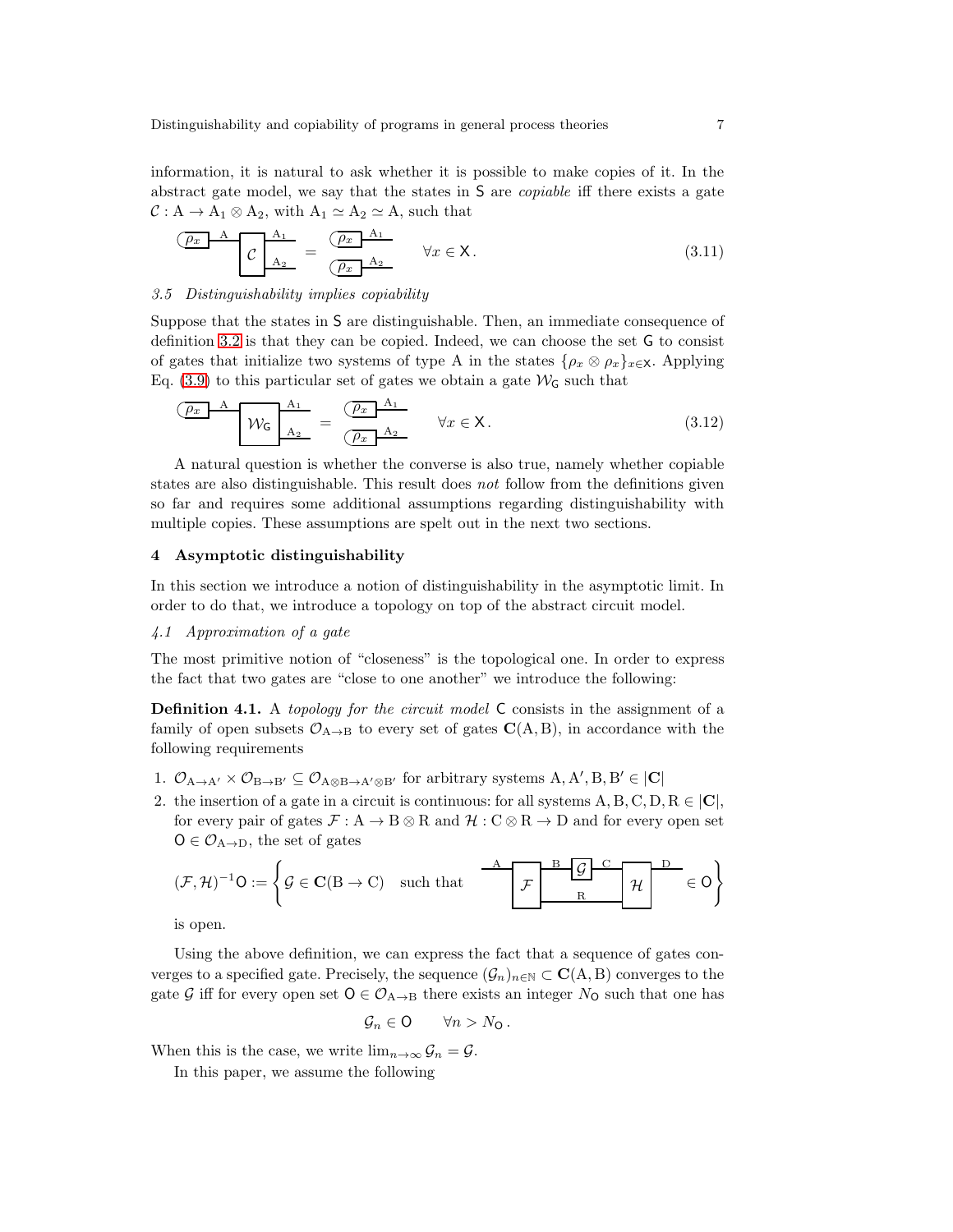**Axiom 2.** For every pair of systems  $A, B \in |C|$ , we assume that the set of gates  $C(A, B)$  is compact, meaning that for every sequence of gates  $(\mathcal{G}_n)_{n \in \mathbb{N}} \subset C(A, B)$  one can find a subsequence  $(\mathcal{G}_{n_k})_{k \in \mathbb{N}}$  and a gate G such that  $\lim_{k \to \infty} \mathcal{G}_{n_k} = \mathcal{G}$ .

#### 4.2 Approximate programmability

<span id="page-7-0"></span>The notion of approximation of gates allow us to discuss approximate programmability:

**Definition 4.2.** For every integer n, let  $A_n$  be a system in **C** and let  $S_n := \{ \rho_{x,n} \}$ be a set of states of system  $A_n$ . We say that the states in  $S_n$  asymptotically program the gates in  $G = {\mathcal{G}_x}_{x \in X}$  iff there exists a gate  $\mathcal{W}_{G,n} : A_n \otimes B \to B'$  such that

$$
\lim_{n \to \infty} \frac{B}{\left(\frac{\rho_{x,n}}{\rho_A}\right)A_n} \frac{B'}{W_{\mathsf{G},n}} = \frac{B}{\left(\frac{\rho_{x,n}}{\rho_A}\right)B'}
$$
\n(4.13)

uniformly for every  $x \in \mathsf{X}$ .

Note that we required that the convergence should be uniform in  $x$ , because this is the appropriate requirement when the set  $X$  is infinite.

# 4.3 Asymptotic distinguishablity

Using definition [4.2](#page-7-0) it is immediate to give a notion of asymptotic distinguishability of states:

**Definition 4.3.** For every integer n, let  $A_n$  be a system in **C** and let  $S_n := \{ \rho_{x,n} \}$  be a set of states of system  $A_n$ . We say that the states  $S_n$  are asymptotically distinguishable in the limit  $n \to \infty$  iff, for every pair of systems  $B, B' \in |C|$  and every set of gates  $G = {\mathcal{G}_x}_{x \in X} \subset \mathbf{C}(B, B')$ , the states in  $\mathcal{S}_n$  asymptotically program the gates in  $\mathcal{G}$ .

The notion of asymptotic distinguishability is very useful. Its usefulness is mostly due to the following proposition, which links distinguishability with its asymptotic version:

<span id="page-7-1"></span>**Proposition 4.1.** Let  $S = \{\rho_x\}_{x \in X}$  be set of states of system A and, for every  $n \in \mathbb{N}$ , let  $S_n = \{\rho_{x,n}\}_{x \in X}$  be a set of states of system  $A_n$ . If the states in  $S_n$  are asymptotically distinguishable and if there exists a gate  $C_n$ :  $A \rightarrow A_n$  such that

$$
\underbrace{\left(\overline{\rho_x} \quad A \quad \overline{\mathcal{C}_n} \quad A_n \right)}_{\mathcal{F}} = \underbrace{\left(\overline{\rho_{x,n}} \quad A_n \quad \forall x \in \mathsf{X}, \right)}_{\mathcal{F}}
$$

then the states in S are distinguishable.

**Proof.** Since the states in  $S_n$  are asymptotically distinguishable, for every pair of systems  $B, B' \in |C|$  and every set of gates  $G = {\mathcal G}_x\}_{x \in X} \subset C(B, B')$  there exists a gate  $\mathcal{W}_{\mathsf{G},n}$  such that

$$
\lim_{n \to \infty} \frac{B}{\left(\overline{\rho_{x,n}}\right) A_n} \quad \mathcal{W}_{\mathsf{G},n} \qquad = \qquad \frac{B}{\left(\overline{\mathcal{G}}_x\right) B'} \qquad \forall x \in \mathsf{X} \, .
$$

Defining the gate

$$
\begin{array}{c|c}\n\end{array}\n\begin{array}{c}\n\text{B}' \\
\hline\n\end{array}\n\begin{array}{c}\n\text{B} \\
\hline\n\end{array}\n\begin{array}{c}\n\text{B} \\
\hline\n\end{array}\n\begin{array}{c}\n\text{B}' \\
\hline\n\end{array}\n\begin{array}{c}\n\text{B}' \\
\hline\n\end{array}
$$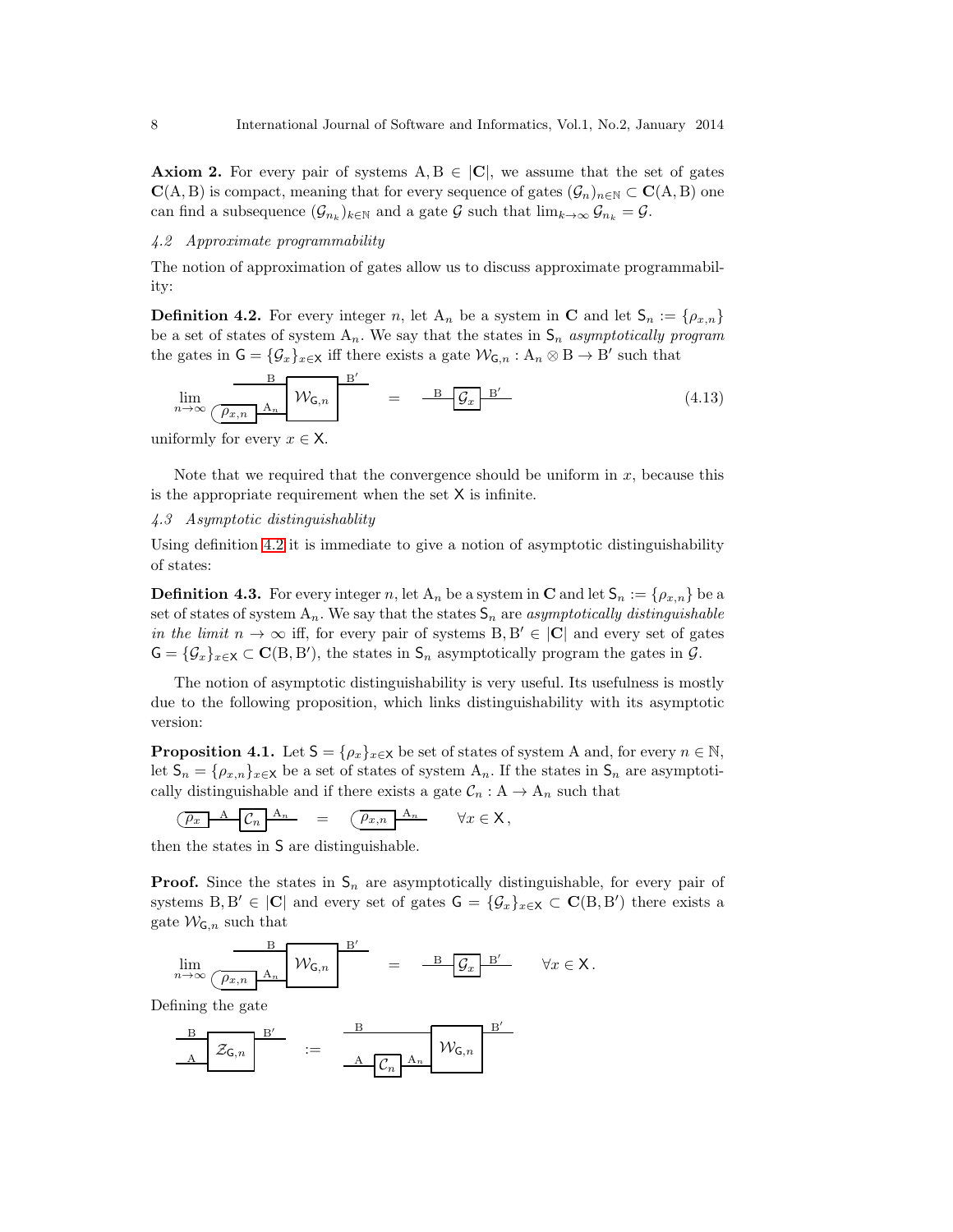and combining the two equations above, one obtains

$$
\lim_{n \to \infty} \frac{\mathbf{B}}{\left(\overline{\rho_x} \quad \mathbf{A}\right)} \mathbf{Z}_{\mathsf{G},n} \qquad = \qquad \frac{\mathbf{B}}{\mathbf{B}} \mathbf{G}_x \mathbf{B}' \qquad \forall x \in \mathsf{X}.
$$

Now, Axiom [2](#page-6-0) guarantees that there exists a subsequence  $(\mathcal{Z}_{\mathsf{G},n_k})_{k\in\mathbb{N}}$  and a gate  $\mathcal{Z}_{\mathsf{G}}$ such that  $\lim_{k\to\infty} \mathcal{Z}_{\mathsf{G},n_k} = \mathcal{Z}_{\mathsf{G}}$ . Hence, one has

$$
\frac{\mathbf{B} \left[ \mathcal{G}_x \right] \mathbf{B}'}{\mathbf{B} \left[ \mathcal{G}_x \right]} = \lim_{n \to \infty} \underbrace{\frac{\mathbf{B}}{\left( \rho_x \right] \mathbf{A}} \mathbf{Z}_{\mathsf{G},n}}_{\left( \rho_x \right) \mathbf{A}} \mathbf{Z}_{\mathsf{G},n_k}
$$
\n
$$
= \lim_{k \to \infty} \underbrace{\frac{\mathbf{B}}{\left( \rho_x \right) \mathbf{A}} \mathbf{Z}_{\mathsf{G},n_k}}_{\left( \rho_x \right) \mathbf{A}} \mathbf{Z}_{\mathsf{G}} \mathbf{X}.
$$

where the last equality used the fact that the composition of gates is continuous (cf. item 2 of definition [4.1\)](#page-6-1). In conclusion, we proved that every set of gates G can be programmed by the states in S. By definition [3.2,](#page-5-0) this means that the states in S are distinguishable.  $\square$ 

# 5 Asymptotic i.i.d. distinguishability

Suppose that we are given a large number of identical systems of type A, prepared in the i.i.d. state  $\rho_x^{\otimes N}$ ,  $x \in \mathsf{X}$ . Intuitively, if the states **S** are distinct from one another, then it should be possible to find out the value of  $x$  with vanishing error. This is the case in quantum theory, where one can perform quantum state tomography and identify the state  $\rho_x$  up to an error that vanishes when the number of copies goes to infinity. Of course, the tomography argument requires one to have a notion of measurement, which has not been introduced in the framework so far. In order to express the intuitive property of asymptotic i.i.d. distinguishability, one has two alternatives: The first alternative is to introduce measurements and probabilities. When this is done, one can prove a theorem stating that the probability of error in the identification of the label x vanishes in the limit  $N \to \infty$  [\[Lei07,](#page-13-5) [Chi10\]](#page-12-1). The second alternative is to assume asymptotic i.i.d. distinguishability as an axiom. Here we follow this route:

**Axiom 3.** For every system  $A \in |C|$  and for every set of distinct states of A, say  $S = {\rho_x}_{x \in X}$ , the i.i.d states  ${\rho_x^{\otimes n}}_{x \in X}$  are asymptotically distinguishable.

<span id="page-8-0"></span>In the next sections we will explore the consequences of this requirement.

#### 6 Distinguishability and generation of side information

Distinguishability is closely related with another operational task, which consists in generating some additional piece of data from a given state. Formally, the task is defined as follows:

**Definition 6.1.** Let  $S = {\rho_x}_{x \in X}$  be a set of distinct states of system A. We say that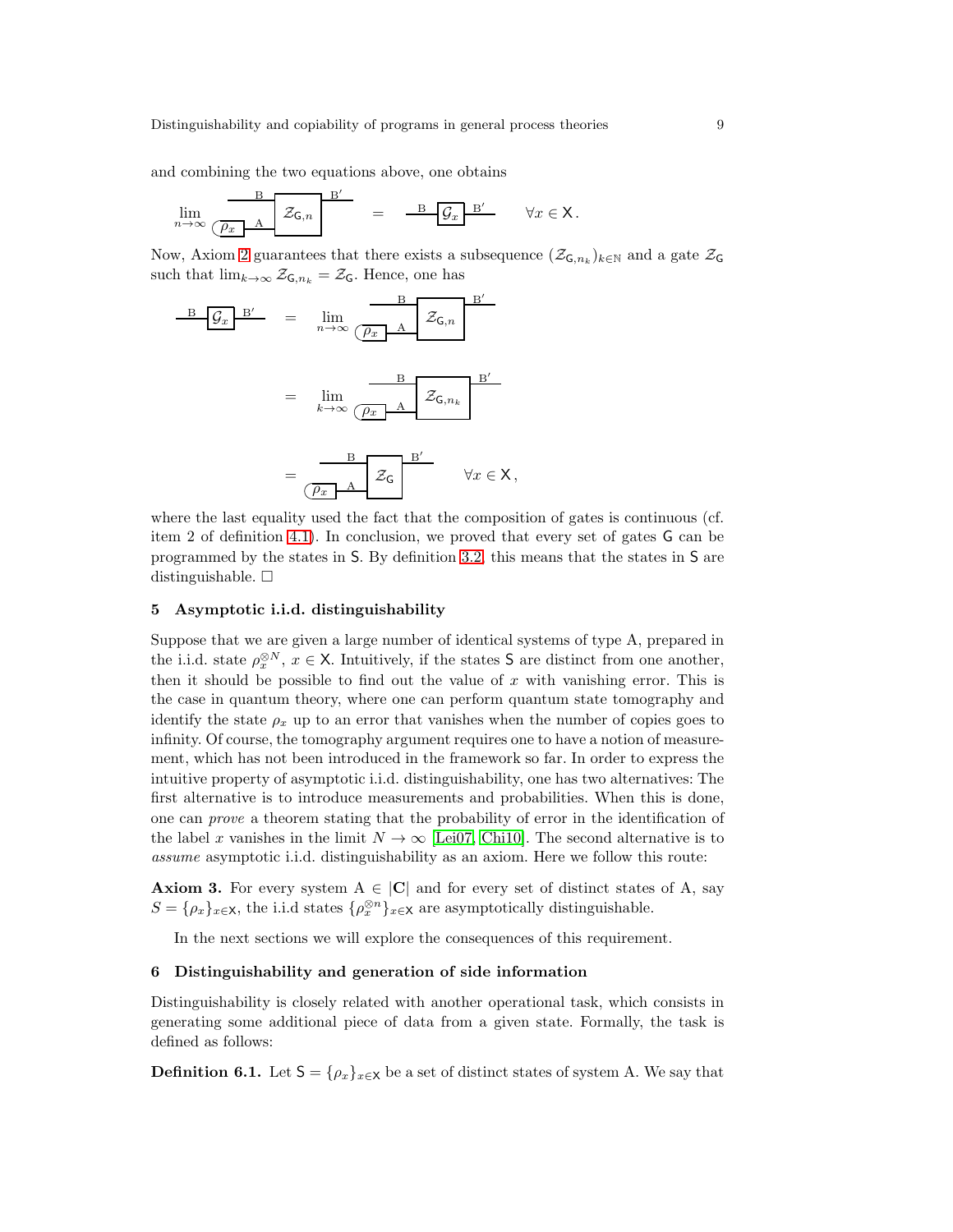the gate  $C : A \to A \otimes E$  generates side information for the states in S iff there exists a set of states of system E, say  $\{\eta_x\}_{x\in\mathsf{X}}$ , such that

$$
\underbrace{\overbrace{\mathcal{C} \quad \mathbf{E}}^{A}}_{E} = \underbrace{\overbrace{\overbrace{\mathcal{C}x}^{A}}^{A}}_{\overbrace{\mathcal{C}x}^{E}} \quad \forall x \in \mathsf{X}, \tag{6.14}
$$

and at least two states  $\eta_{x_0}$  and  $\eta_{x_1}$  are distinct. Moreover, we say that the gate C generates faithful side information iff the states  $\{\eta_x\}_{x\in\mathsf{X}}$  are all distinct.

One example of process that generates faithful side information is copying: in this particular case, one has  $E = A$  and  $\eta_x = \rho_x$  for every  $x \in X$ .

<span id="page-9-0"></span>We now show that only distinguishable states allow one to generate *faithful* side information:

Proposition 6.1. The following are equivalent:

- 1. the states S are distinguishable
- 2. there exists a gate that generates faithful side information for S.

Proof. Clearly, if the states are distinguishable, one can use them to program the preparation of the states  $\{\rho_x \otimes \eta_x\}_{x\in X}$  for every desired set of states  $\{\eta_x\}_{x\in X}$  of every desired system E. Conversely, suppose that there exists a gate  $C$  that generates side information for the states in  $S$ . By applying the gate  $\mathcal C$  twice, one obtains

$$
\underbrace{\begin{array}{c}\n\boxed{\rho_x} & A \\
\hline\nC & E \\
E & \sqrt{\frac{\rho_x}{E}} \\
\hline\n\end{array}}_{\text{E}} = \underbrace{\begin{array}{c}\n\boxed{\rho_x} & A \\
\hline\n\boxed{\frac{\rho_x}{E}} & \forall x \in \mathsf{X}.\n\end{array}}
$$

More generally, applying C for n times one obtains a gate  $\mathcal{C}_n$  : A  $\rightarrow$  A  $\otimes$  E<sup> $\otimes n$ </sup> such that

$$
\underbrace{\overbrace{C_n}_{E^{\otimes n}} \mathbf{A}}_{E^{\otimes n}} = \underbrace{\overbrace{\left(\frac{\rho_x}{\eta_x^{\otimes n}} \mathbf{E}^{\otimes n}}^{\mathbf{A}}}_{\mathbf{Wx \in \mathbf{X}},
$$

Discarding the output system A, one obtains the gate

$$
\underline{A} \underline{\widetilde{C}_n} \underline{E^{\otimes n}} := \underline{A} \underline{\widetilde{C}_n} \underline{B^{\otimes n}}
$$

which satisfies

$$
\underbrace{\overline{\rho_x} \quad A \quad \overline{\widetilde{\mathcal{C}}_n} \stackrel{E^{\otimes n}}{=} \quad = \quad \left( \underbrace{\eta_x^{\otimes n} \quad E^{\otimes n}} \qquad \forall x \in \mathsf{X} \, ,
$$

due to the normalization condition of Eq. [\(2.4\)](#page-2-0). Now, by hypothesis the states  $\{\eta_x\}_{x\in\mathsf{X}}$ are distinct. Hence, by Axiom [3](#page-8-0) the states in the set  $\mathsf{S}_n := \{\eta_x^{\otimes n}\}_{x \in \mathsf{X}}$  are asymptotically distinguishable. Proposition [4.1](#page-7-1) then guarantees that the states in S are distinguishable.  $\square$ 

,

When the side information is not faithful, the situation is slightly more diversified. In analogy with Refs. [\[Lov79,](#page-13-20) [Dua13,](#page-13-21) [Chi13\]](#page-12-14) we define the confusability graph of a set of states  $S = {\rho_x}_{x \in X}$  as the graph where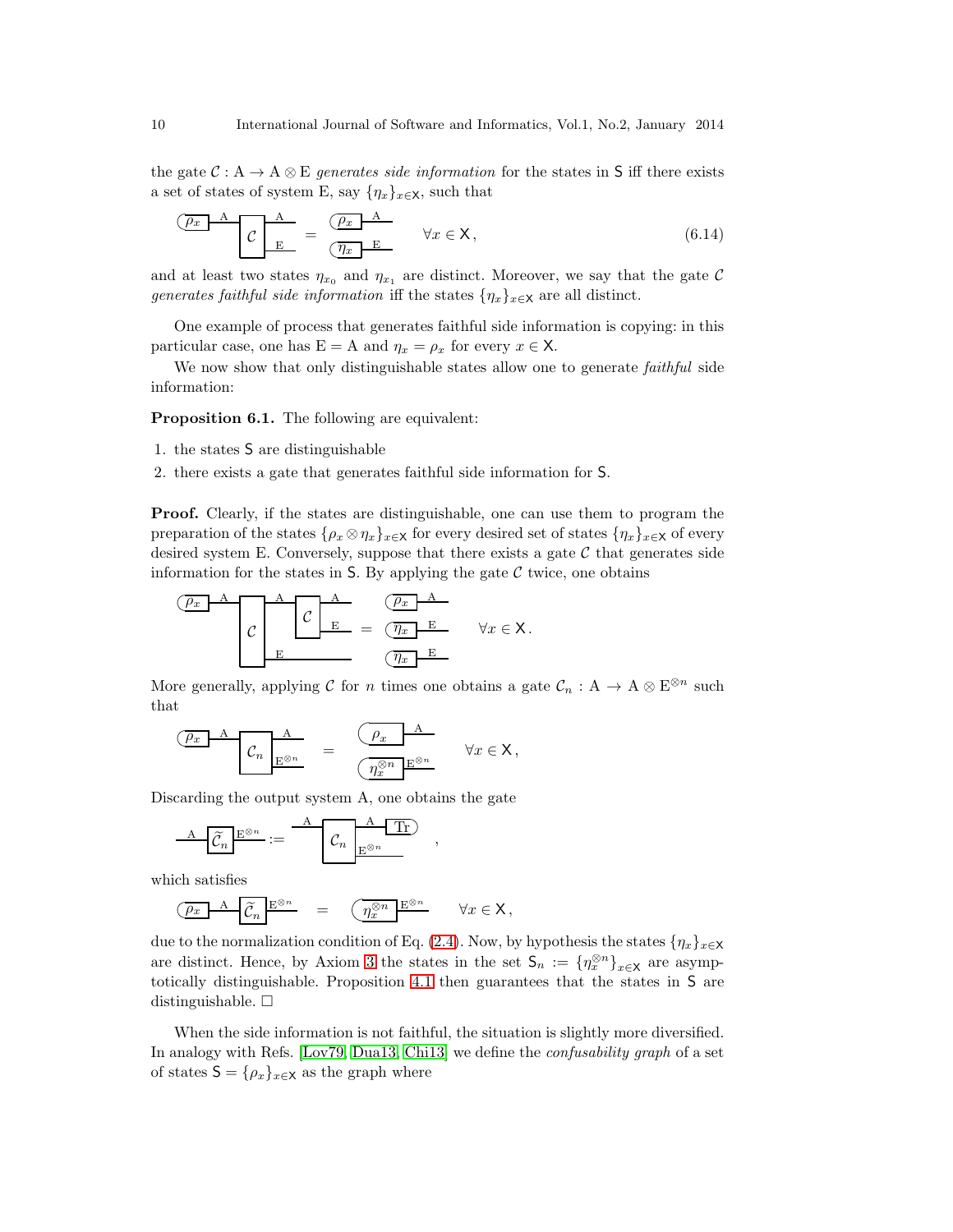- 1. the vertices are the elements of X
- 2. two vertices x and y are adjacent iff the corresponding states  $\rho_x$  and  $\rho_y$  are not distinguishable.

Let us denote by  $\{X_k\}_{k=1}^K$  the connected components of the confusability graph. We then have the following

**Proposition 6.2.** If the gate  $C : A \to A \otimes E$  generates side information for the set S, then for every connected component  $X_k$  there exists a state  $\eta_k \in \mathbf{C}(\mathbf{I}, \mathbf{E})$  such that

$$
\underbrace{\overbrace{C}^{A} \quad B}_{E} = \underbrace{\overbrace{C_x}^{A} \quad B}_{\overline{C} \overline{\eta_k} \quad E}_{E} \qquad \forall x \in X_k.
$$

**Proof.** By definition, the fact that the gate  $\mathcal C$  generates side information amounts to the condition

$$
\underbrace{\overbrace{C \quad E}^{A}}_{E} = \underbrace{\overbrace{C \quad B}^{A}}_{\overbrace{C \quad E}^{E}} \qquad \forall x \in \mathsf{X}.
$$

We have to show that  $\eta_x$  does not depend on the particular element x, but only to the connected component it belongs to. This is easily done thanks to proposition [6.1,](#page-9-0) which guarantees that if x and y are connected, then  $\eta_x = \eta_y$ .

## 7 Copiability-Distinguishability Equivalence

In the previous section we saw that only distinguishable states can generate faithful side information. This fact implies a fundamental equivalence between copiability and distinguishability.

**Proposition 7.1.** Let  $S \subset C(I, A)$  be a finite set of distinct states. The states S are copiable if and only if they are distinguishable.

Proof. We already saw in subsection [3.5](#page-6-2) that distinguishable states are copiable. Conversely, suppose that the states in S are copiable with a gate  $\mathcal{C}$ , as in Eq. [\(3.11\)](#page-6-3). By definition, the gate  $\mathcal C$  generates faithful side information. Hence, by proposition [6.1](#page-9-0) the states S must be perfectly distinguishable.  $\Box$ 

# 8 Cryptographic No Information Without Disturbance

At the qualitative level, the security of the many quantum key distribution protocols (such as e.g. [\[Ben84\]](#page-12-15)) is based on the fact that when a quantum system is prepared in a pure state chosen from a set of two (or more) non-orthogonal states, an eavesdropper cannot extract any information about the state of the system without changing the state of the system. We refer to this feature as the Cryptographic No Information Without Disturbance property. An iconic demonstration of this working principle is the B92 protocol [\[Ben92\]](#page-12-16), which employs the transmission of just two non-orthogonal states. It is then natural to wonder under which conditions this feature can be reproduced in a general process theory, other than quantum theory.

Here we show that, if one accepts the definitions given in this paper, the Cryptographic No Information Without Disturbance is a logical implication, valid in arbitrary theories. We model the process of extracting information from system A as a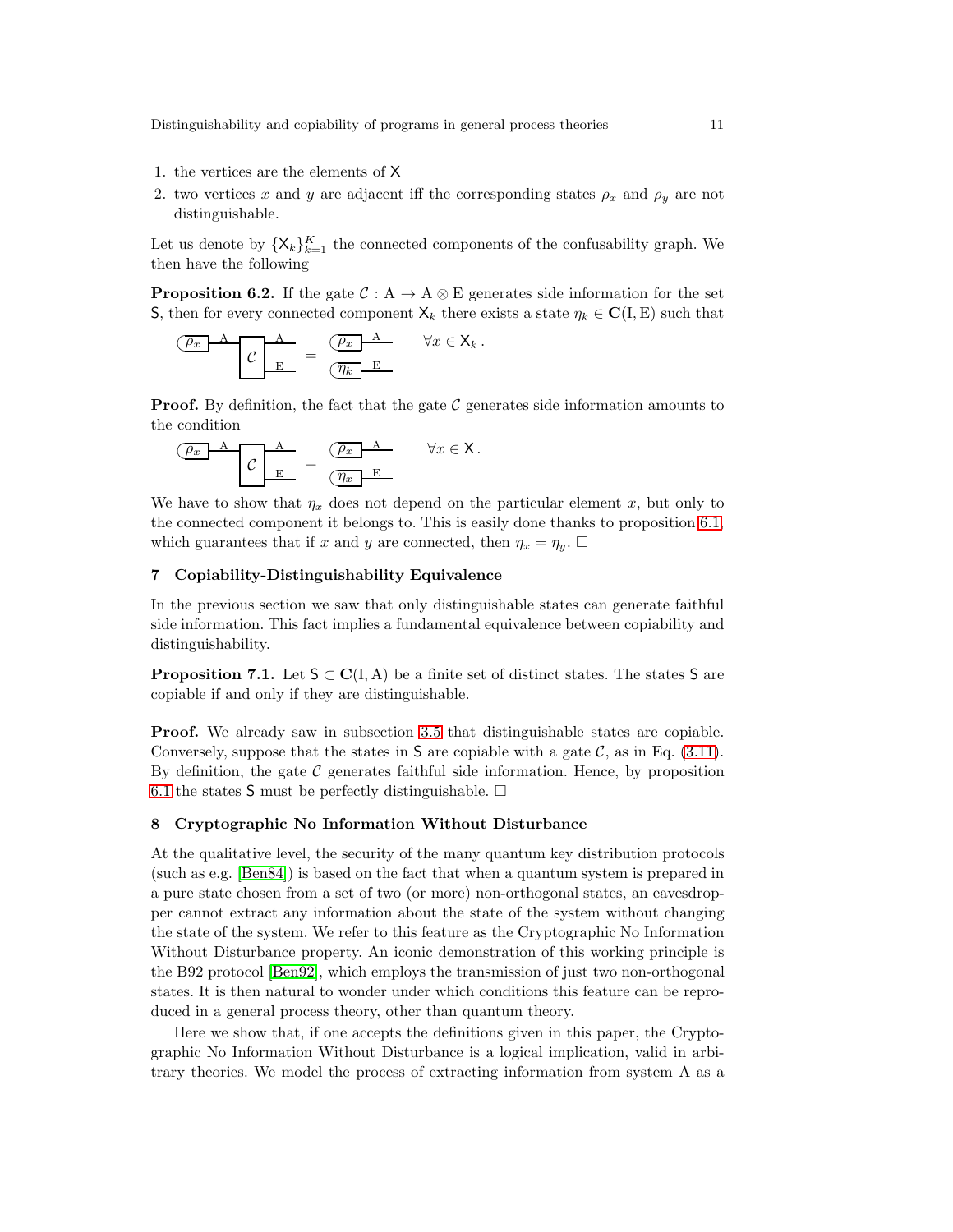gate G of type  $A \to A \otimes E$ , where E is the system held by the eavesdropper. For the information encoded in the states  $\alpha_0$  and  $\alpha_1$ , the condition of no disturbance is

<span id="page-11-0"></span>
$$
\underbrace{\overbrace{G}_{E} A}_{E \text{ Tr}} = \underbrace{\overbrace{G_x} A}_{W} \qquad \forall x \in \{0, 1\},
$$
\n
$$
(8.15)
$$

meaning that the marginal state of system A is not affected by the presence of the gate G. On the other hand, the condition that the gate G extracts information from the input is that the marginal state of system  $E$  depends on the input label  $x$ , namely

<span id="page-11-1"></span>
$$
\begin{array}{|c|c|c|c|c|}\n\hline\n\hline\n\mathcal{G} & A & \text{Tr} \\
\hline\n\mathcal{G} & E & \mathcal{G} \\
\hline\n\end{array}\n\quad \neq \quad\n\begin{array}{|c|c|c|c|}\n\hline\n\text{A} & \text{Tr} \\
\hline\n\mathcal{G} & E & \mathcal{G} \\
\hline\n\end{array}\n\quad . \tag{8.16}
$$

With these definitions we have the following

**Proposition 8.1.** Let  $\alpha_0$  and  $\alpha_1$  be two pure states of system A. If the two states not distinguishable, then no information can be extracted without disturbance, that is, Eqs. [\(8.15\)](#page-11-0) and [\(8.16\)](#page-11-1) cannot be jointly satisfied.

Proof. Suppose that the no disturbance condition of Eq. [\(8.15\)](#page-11-0) is satisfied. Then, by definition of pure state (definition [2.3\)](#page-3-0), one must have

$$
\begin{array}{c|c}\n\hline\n\hline\n\alpha_x & A & B \\
\hline\n\mathcal{G} & E & \overline{\alpha_x} & A \\
\hline\n\mathcal{G} & E & \overline{\alpha_x} & E\n\end{array}\n\qquad \forall x \in \{0, 1\}
$$

for some (not necessarily pure) states  $\eta_0$  and  $\eta_1$ . Now, if  $\eta_0 \neq \eta_1$ , then the gate G generates faithful side information for the states  $\{\alpha_0, \alpha_1\}$ . By proposition [6.1,](#page-9-0) this implies that  $\alpha_0$  and  $\alpha_1$  are distinguishable. Since by hypothesis the states  $\alpha_0$  and  $\alpha_1$ are not distinguishable by hypothesis, we conclude that Eq. [\(8.16\)](#page-11-1) cannot be satisfied.  $\Box$ 

#### 9 Summary and outlook

In this paper we formulated the basic notion of distinguishability without reference to probabilities. Our definition, formulated in an abstract circuit model, expresses the intuitive fact that two pieces of information are distinguishable if they can be used as instructions to program every two desired operations. We then examined the relation between distinguishability and copiability, which required us to enrich the circuit model with a topology. Thanks to this enrichment, we have been able to discuss a notion of asymptotic distinguishability and to require as an axiom that a state can be identified with arbitrary precision from a sufficiently large number of copies.

Once the above notions have been put into place, we established a number of relations among the notions of distinguishability, copiability, and programming. First of all, we showed that the states in a given set are distinguishable if and only if one can generate some side information from them. From this basic result we derived two facts: i) the equivalence between distinguishability and copiability, and  $ii$ ) the Cryptographic No Information Without Disturbance.

The present work is part of a larger program of categorification of the framework of operational-probabilistic theories [\[Chi10\]](#page-12-1), which aims at reducing the probabilistic part of the framework at the advantage of the operational one. In this spirit, an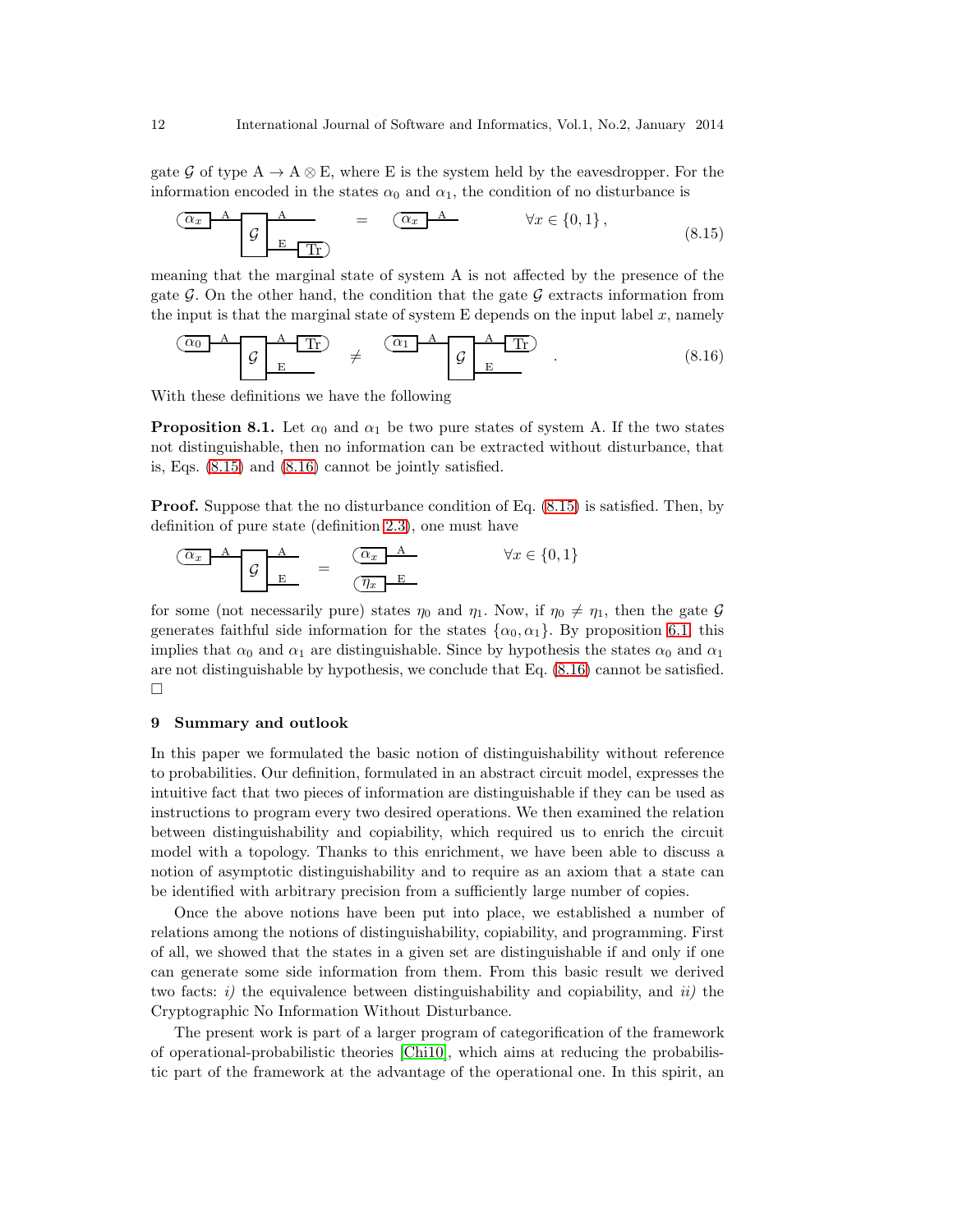interesting open question for future research is whether the notion of state broadcasting and the no-broadcasting theorem for general probabilistic theories [\[Lei07\]](#page-13-5) can be imported to the probability-free scenario.

Acknowledgements. This work was supported by the National Basic Research Program of China (973) 2011CBA00300 (2011CBA00301) and by the National Natural Science Foundation of China (Grants 11450110096, 61033001, 61061130540), by the 1000 Youth Fellowship Program of China, by the Foundational Questions Institute (Grants FQXi-RFP3-1325). GC acknowledges the hospitality of Perimeter Institute for Theoretical Physics. Research at Perimeter Institute for Theoretical Physics is supported in part by the Government of Canada through NSERC and by the Province of Ontario through MRI.

### References

- <span id="page-12-10"></span><span id="page-12-9"></span><span id="page-12-7"></span><span id="page-12-5"></span><span id="page-12-4"></span><span id="page-12-3"></span><span id="page-12-0"></span>[Abr04] Abramsky, S. and Coecke, B.: A categorical semantics of quantum protocols, in *Proc. of the 19th Annual IEEE Symposium on Logic in Computer Science*, pp. 415-425 (2004). [Abr08] Abramsky, S. and Coecke: Categorical quantum mechanics, *Handbook of quantum logic and quantum structures*, Engesser, K. , Gabbay, D. M. and Lehmann, D. eds., Elsevier, pp. 261-324 (2008). [Abr09] Abramsky, S.: No Cloning in Categorical Quantum Mechanics, *Semantic Techniques in Quantum Computation*, Gay, S. and Mackie, I. eds, pp. 1-28, Cambridge University Press (2010). [Awo10] Awodey, S.: *Category theory.* Oxford University Press, 2010. [Bar07] Barrett, J.: Information processing in generalized probabilistic theories, *Phys. Rev. A*, 75, 032304 (2007). [Bar12] Barnum, H., Barrett, J., Leifer, M. and Wilce, A.: Teleportation in general probabilistic theories, *Proc. of Symposia in Applied Mathematics*, 71, pp. 25-48 (2012). [Bar11] Barnum, H. and Wilce, A.: Information processing in convex operational theories, *Electronic Notes in Theoretical Computer Science* 270(1), pp. 3-15 (2011). [Ben84] Bennett, C. H. and Brassard, G.: Quantum cryptography: Public key distribution and coin tossing, in *Proceedings of IEEE International Conference on Computers, Systems and Signal Processing*, 175, p. 8 New York (1984). [Ben92] Bennet, C. H.: Quantum cryptography using any two nonorthogonal states, *Phys. Rev. Lett.*, 68, 3121 (1992). [Chi10] Chiribella, G., D'Ariano, G. M. and Perinotti, P.: Probabilistic theories with purification, *Phys. Rev. A*, 81, p. 062348 (2010). [Chi11] Chiribella, G., D'Ariano, G. M. and Perinotti, P.: Informational derivation of quantum theory, *Phys. Rev. A*, 84, p. 012311 (2011). [Chi13] Chiribella, G. and Yang, Y.: Confusability graphs for symmetric sets of quantum states, in *Symmetries and Groups in Contemporary Physics*, Bai, C.-M., Gazeau, J. P., and Ge, M.- L. eds., Nankai Series in Pure, Applied Mathematics and Theoretical Physics, 11 (2013). [Chi14a] Chiribella, G.: Categorical purification, *http://www.cs.ox.ac.uk/CQM2014/programme/Giulio.pdf* (2014). [Chi14b] Chiribella, G.: Purity without probability, manuscript in preparation (2014).
- <span id="page-12-16"></span><span id="page-12-15"></span><span id="page-12-14"></span><span id="page-12-13"></span><span id="page-12-12"></span><span id="page-12-6"></span><span id="page-12-2"></span><span id="page-12-1"></span>[Coe06] Coecke, B.: Kindergarten quantum mechanics: lecture notes, in *AIP Conf. Proc.*, 810, pp. 81-98 (2006).
- <span id="page-12-11"></span>[Coe08] Coecke, B.: Axiomatic description of mixed states from Selinger's CPMconstruction, *Electronic Notes in Theoretical Computer Science*, 210, pp. 3?13 (2008).
- <span id="page-12-8"></span>[Coe10] Coecke, B.: Quantum picturalism, *Contemporary physics*, 51(1), pp. 59?83 (2010).